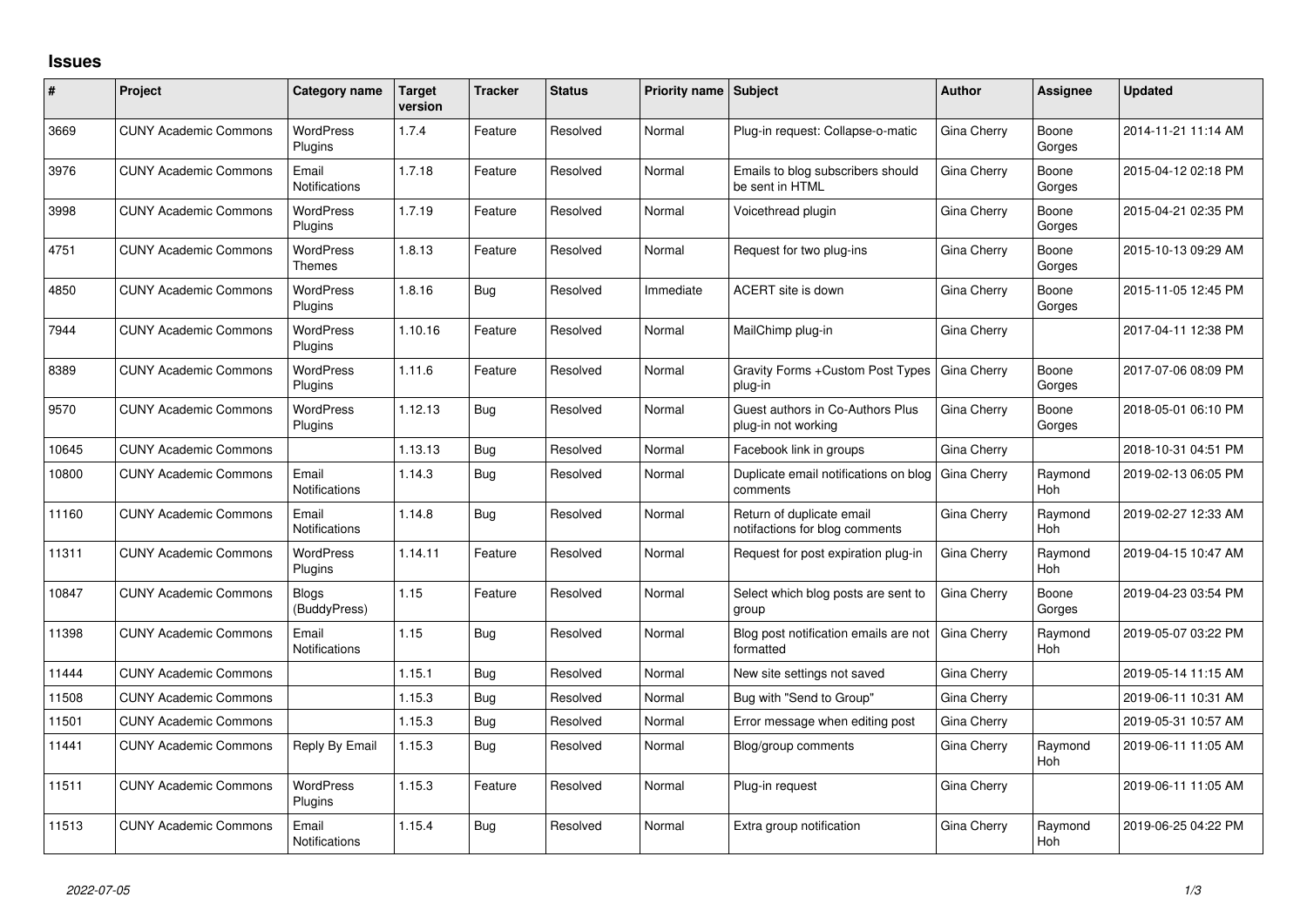| #     | Project                      | Category name               | <b>Target</b><br>version | <b>Tracker</b> | <b>Status</b> | <b>Priority name Subject</b> |                                                                              | Author      | Assignee        | <b>Updated</b>      |
|-------|------------------------------|-----------------------------|--------------------------|----------------|---------------|------------------------------|------------------------------------------------------------------------------|-------------|-----------------|---------------------|
| 11488 | <b>CUNY Academic Commons</b> | WordPress<br>Plugins        | 1.15.8                   | Bug            | Resolved      | Normal                       | Co-authors plus plug-in                                                      | Gina Cherry | Raymond<br>Hoh  | 2019-08-27 11:36 AM |
| 11927 | <b>CUNY Academic Commons</b> |                             | 1.15.11                  | Bug            | Resolved      | Normal                       | WP editor backups                                                            | Gina Cherry |                 | 2019-10-08 11:22 AM |
| 12003 | <b>CUNY Academic Commons</b> |                             | 1.15.13                  | <b>Bug</b>     | Resolved      | Normal                       | Editing events using Events<br>Manager plugin                                | Gina Cherry |                 | 2019-10-22 04:39 PM |
| 11997 | <b>CUNY Academic Commons</b> | Domain Mapping              | 1.15.13                  | <b>Bug</b>     | Resolved      | Urgent                       | Domain mapping not working for<br><b>CETLS</b> site                          | Gina Cherry | Raymond<br>Hoh  | 2019-11-12 10:38 AM |
| 11451 | <b>CUNY Academic Commons</b> | Group Blogs                 | 1.16                     | Feature        | Resolved      | Normal                       | 'Send to group' checkbox should<br>remain unchecked for saved draft<br>posts | Gina Cherry | Boone<br>Gorges | 2019-12-04 10:51 AM |
| 11313 | <b>CUNY Academic Commons</b> | Spam/Spam<br>Prevention     | 1.17.7                   | Bug            | Resolved      | High                         | Overly aggressive spam filters                                               | Gina Cherry | Raymond<br>Hoh  | 2020-11-05 04:30 PM |
| 14568 | <b>CUNY Academic Commons</b> | <b>WordPress</b><br>Plugins | 1.18.14                  | Feature        | Resolved      | Normal                       | Plugin request: Gravity Forms<br>Advanced Post Creation Add-On               | Gina Cherry |                 | 2021-07-13 01:18 PM |
| 14841 | <b>CUNY Academic Commons</b> | <b>WordPress</b><br>Plugins | 1.18.20                  | Bug            | Resolved      | Normal                       | Issue with Co-Authors Plus in the<br>Customizr theme                         | Gina Cherry | Raymond<br>Hoh  | 2021-10-07 08:14 PM |
| 14848 | <b>CUNY Academic Commons</b> | <b>WordPress</b><br>Plugins | 1.18.21                  | Bug            | Resolved      | Normal                       | Bug with Gravity Forms/Commons<br>interaction                                | Gina Cherry | Raymond<br>Hoh  | 2021-10-13 06:51 PM |
| 15094 | <b>CUNY Academic Commons</b> | Group Invitations           | 2.0.0                    | Bug            | Resolved      | Normal                       | Group admins added to site as<br>authors, not admins                         | Gina Cherry | Boone<br>Gorges | 2022-05-26 11:36 AM |
| 11649 | <b>CUNY Academic Commons</b> | WordPress<br>Plugins        | 2.0.3                    | Bug            | In Progress   | Normal                       | CC license displayed on every page                                           | Gina Cherry | Raymond<br>Hoh  | 2022-06-29 11:32 AM |
| 11507 | <b>CUNY Academic Commons</b> |                             |                          | Bug            | Rejected      | Normal                       | Apply layout to existing site?                                               | Gina Cherry |                 | 2019-05-31 01:33 PM |
| 10363 | <b>CUNY Academic Commons</b> |                             |                          | Bug            | Resolved      | Normal                       | Domain mapping for CETLS site                                                | Gina Cherry |                 | 2018-10-23 10:52 AM |
| 11512 | <b>CUNY Academic Commons</b> |                             |                          | Bug            | Duplicate     | Normal                       | Links not opening in new tab                                                 | Gina Cherry |                 | 2019-06-04 11:08 AM |
| 13704 | <b>CUNY Academic Commons</b> |                             |                          | Bug            | Rejected      | Normal                       | Site logo not updating                                                       | Gina Cherry |                 | 2021-02-23 10:46 AM |
| 11582 | <b>CUNY Academic Commons</b> |                             |                          | <b>Bug</b>     | Rejected      | Normal                       | Site privacy options                                                         | Gina Cherry |                 | 2019-06-20 11:26 AM |
| 39    | <b>CUNY Academic Commons</b> | <b>BuddyPress</b><br>(misc) |                          | Bug            | Resolved      | High                         | Email notifications for group I had<br>not joined                            | Gina Cherry | Boone<br>Gorges | 2009-10-19 03:49 PM |
| 40    | <b>CUNY Academic Commons</b> | <b>BuddyPress</b><br>(misc) |                          | Bug            | Resolved      | Normal                       | Notification won't go away                                                   | Gina Cherry | Boone<br>Gorges | 2009-10-19 03:49 PM |
| 12036 | <b>CUNY Academic Commons</b> | Email<br>Notifications      |                          | <b>Bug</b>     | Resolved      | Normal                       | Blog post notification not sent to<br>group                                  | Gina Cherry |                 | 2019-11-04 11:36 AM |
| 3892  | <b>CUNY Academic Commons</b> | WordPress<br>(misc)         | Future<br>release        | Bug            | Resolved      | High                         | The given object ID is not that of a<br>menu item.                           | Gina Cherry | Gina Cherry     | 2016-06-21 04:49 PM |
| 10561 | <b>CUNY Academic Commons</b> |                             | Not tracked              | Bug            | Resolved      | Urgent                       | CETLS site redirecting to GC                                                 | Gina Cherry |                 | 2018-10-23 10:50 AM |
| 15203 | <b>CUNY Academic Commons</b> |                             | Not tracked              | Bug            | Resolved      | Normal                       | Comments no longer working                                                   | Gina Cherry |                 | 2022-01-19 03:41 PM |
| 12030 | <b>CUNY Academic Commons</b> |                             | Not tracked   Bug        |                | Resolved      | Normal                       | Issue with scheduled publishing                                              | Gina Cherry |                 | 2020-02-11 04:47 PM |